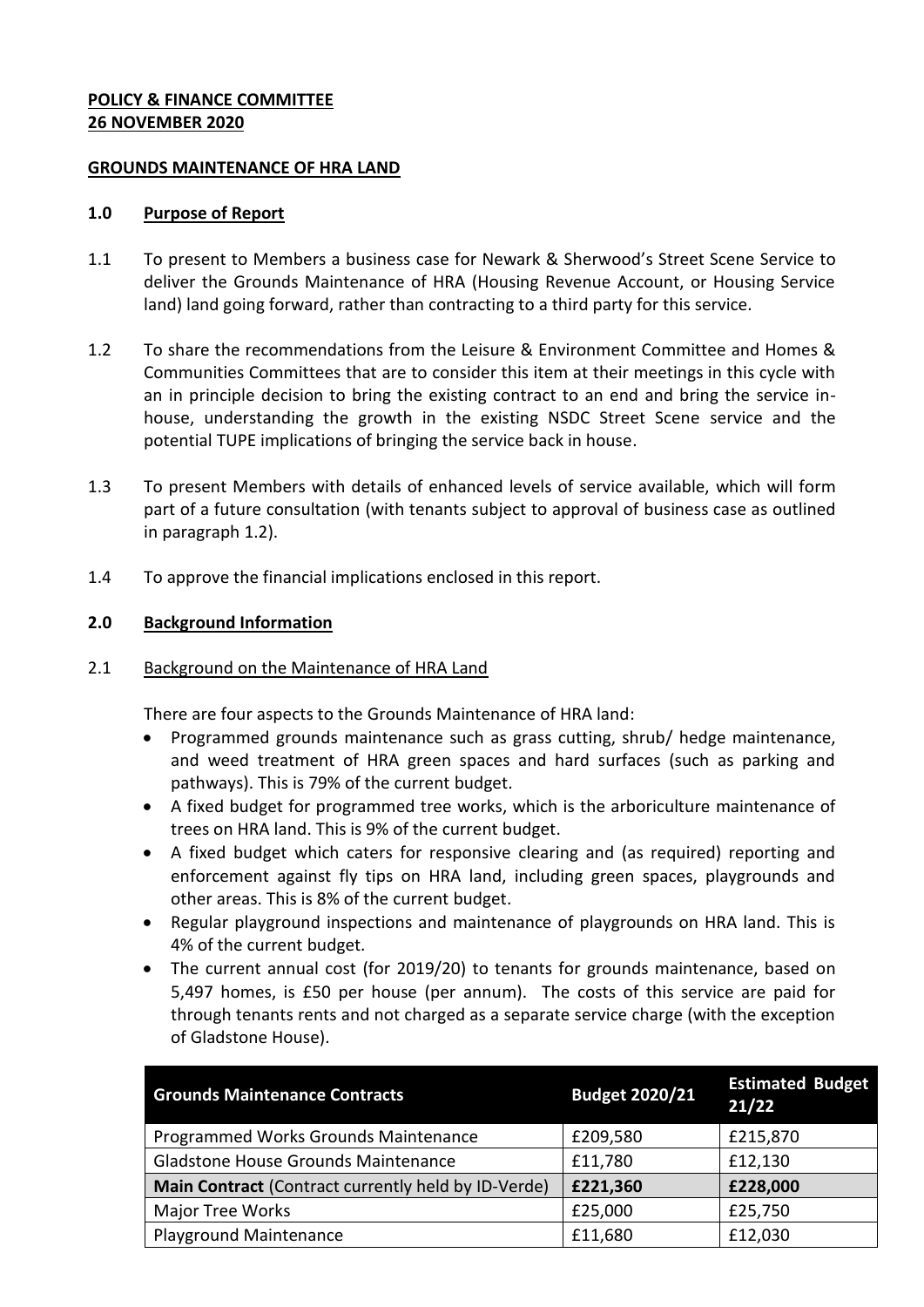| <b>Fly Tipping Clearing</b>                                            | £21,660  | £22,310  |
|------------------------------------------------------------------------|----------|----------|
| <b>Additional Contracts</b> (outside the ID-Verde Contract)   £ 58,340 |          | £ 60,090 |
| Total Grounds Maintenance Spend                                        | £279,700 | £288,090 |

# **Programmed Grounds Maintenance of HRA Land**

2.2 The contract for the programmed works (79% of budget) is currently held by ID-Verde and the initial term on the contract ends in April 2021. Therefore, it was timely for Housing to conduct a review of the service and set out options for this service going forward.

# **Review of the Current Service**

- 2.3 In September 2020 a tenant survey (containing 10 questions) was sent to 250 tenants, who had expressed an interest in being involved with consultation. The survey was completed by 150 tenants, a strong response rate of 60%.
- 2.4 The feedback was as follows;
	- 68% were fairly or very satisfied with the overall appearance of their neighbourhood with 24% being fairly or very dissatisfied.
	- Respondents rated the key aspects of grounds maintenance individually. Areas highlighted as requiring improvement were maintenance of paths and hard-standing, the standard of weeding and litter clearance, maintenance of flower beds and tree pruning.
	- Respondents were asked 'how things can be improved' and the key themes were cleaning (of hard surfaces), weeding flower beds and removing rubbish.
	- Respondents also picked from a list areas they would like to see enhanced. The most picked were; increased litter picking, followed by flower bed maintenance.
	- 107 comments were given on the topic of 'improving the neighbourhood' with key themes around improving paving, parking and roads, ensuring trees are more regularly pruned and an increase in communal gardens that are better maintained.
- 2.5 This feedback shows that some aspects of the contract such as grass cutting is generally acceptable. The quality and swiftness of the fly-tipping removal is also good and it should be noted that NSDC Street Scene carries out the fly tipping removal provision, this is chargeable between the two departments. There is room for improvement in the maintenance of hard standing areas, cleaning and regularity of weeding. There is also a wish from tenants for more frequent/better litter picking, more flowerbeds in communal gardens, improved maintenance of communal gardens and more regular pruning of trees. These service enhancements would need to be delivered either by changing the contract specification, using the contract management procedure, or by amending the specification before bringing the service in-house.
- 2.6 Due to the timeline for procurement of a new contract there are two options available.

Option 1. Extend the current contract with ID-Verde (two-year extension option) Option 2. Bring the current contract to an end and deliver the service in-house using Newark and Sherwood District Council's Street Scene Service

2.7 Option 1 will increase costs by 4% as per the existing contract. Option 2 has been given detailed consideration due to the potential positive impact on customer satisfaction, greater accountability and the synergies available across the street scene in NSDC.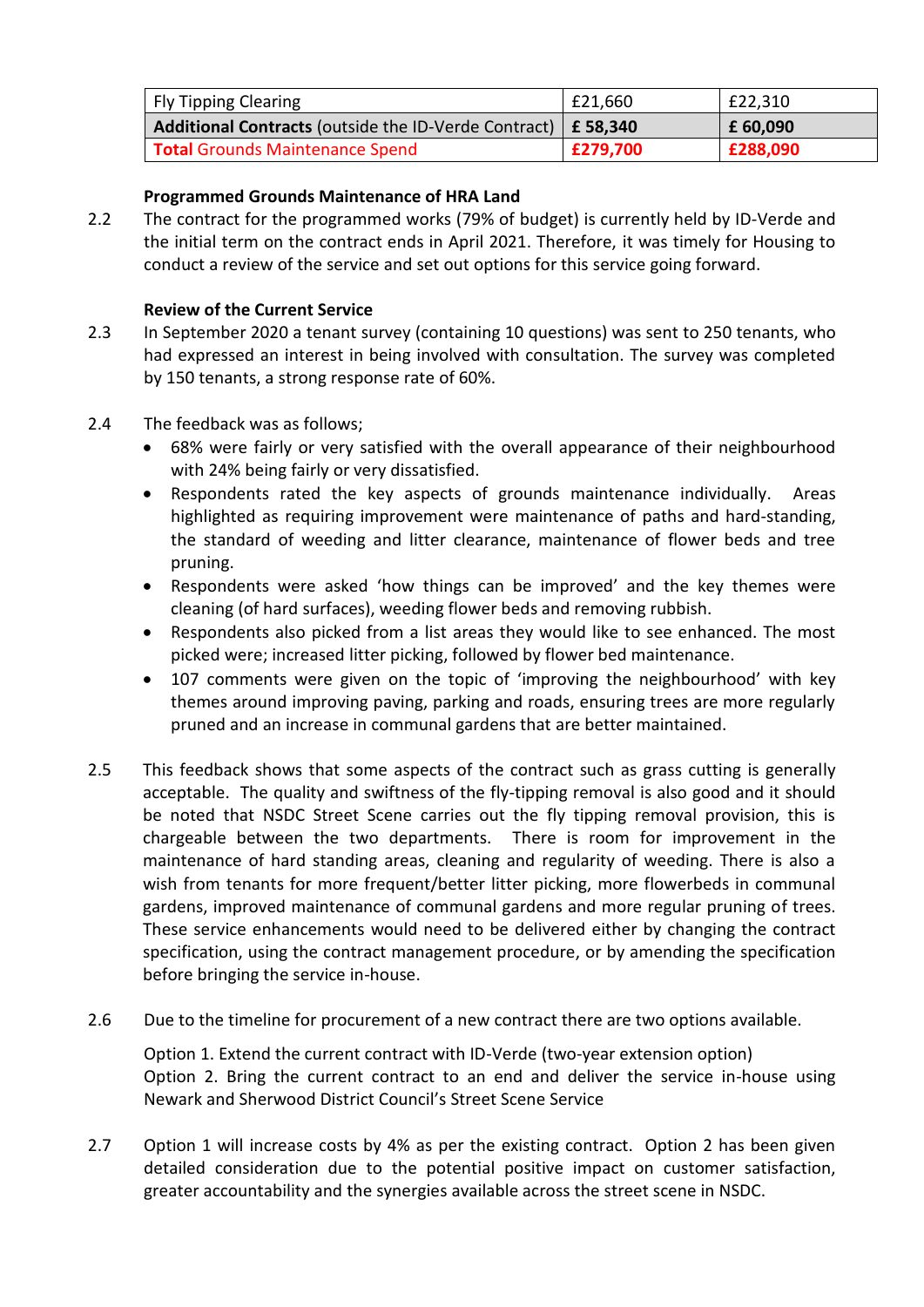## **3.0 Proposal**

- 3.1 This section of the report will outline the business case for bringing the HRA Grounds Maintenance service back in-house. This proposal will cover the follow areas:
	- 1. An overview of what the service with the Council would cover
	- 2. A summary of the positive impacts bringing the service in-house could have
	- 3. Service delivery details
	- 4. An overview of enhanced levels of service available with the impact on costs
- 3.2 As outlined in 2.1 the grounds maintenance contract is separated into four key areas. If Newark & Sherwood's Street Scene Service were to take on the service they would deliver the programmed grounds maintenance, responsive fly-tipping management and the regular playground inspections and maintenance of playgrounds on HRA land. The programmed tree works would be part of the service contracted but NSDC Street Scene would sub-contract this work, as ID Verde currently also do.

### 3.3 **The Impact**

It is expected that the impact of bringing this service in house through NSDC Street Scene Service would improve tenant satisfaction; both with the service and the satisfaction with their neighbourhood. This would be achieved by delivering a measurable high quality, consistent and reliable service that can be held to account and be more responsive due to their local presence to address issues swiftly. In addition, a greater sense of pride and ownership, as our in house team will not "walk by" and take full responsibility for service delivery.

### 3.3.1 **Impact on Tenants**

- Reduced response times on customer requests and complaints using the Council's existing Customer Relations system. This means requests will go directly to customer services meaning all issues are processed through a single number and sent directly to the NSDC Street Scene service. This enables a quicker response than currently (as an issue, request or complaint has to pass to a third party). The feedback would also simultaneously go to the responsible authority helping increase responsiveness and shape service improvement.
- Litter picking is currently delivered under the ID-Verde contract by sub-contractors. Under NSDC Street Scene, employees of the Council would deliver this service (the street scene team contains grounds maintenance and street cleansing). This would allow the service to be joined up across the district providing consistent service quality and response times as well as a single point of contact for customers.
- As part of the service, tenants would have access to community engagement opportunities from the Environmental Development Team within the Council including communal gardening days, wildlife workshops, gardening workshops and diversionary activities to help with tackle anti-social behaviour. This service would be provided as part of the contract at no extra cost.
- NSDC Street Scene would offer 'Job roadshows' in the community showing careers within the service, as well as providing employment, apprenticeship and work experience opportunities for housing tenants (as well as general residents). This could help develop a sense of local pride and ownership.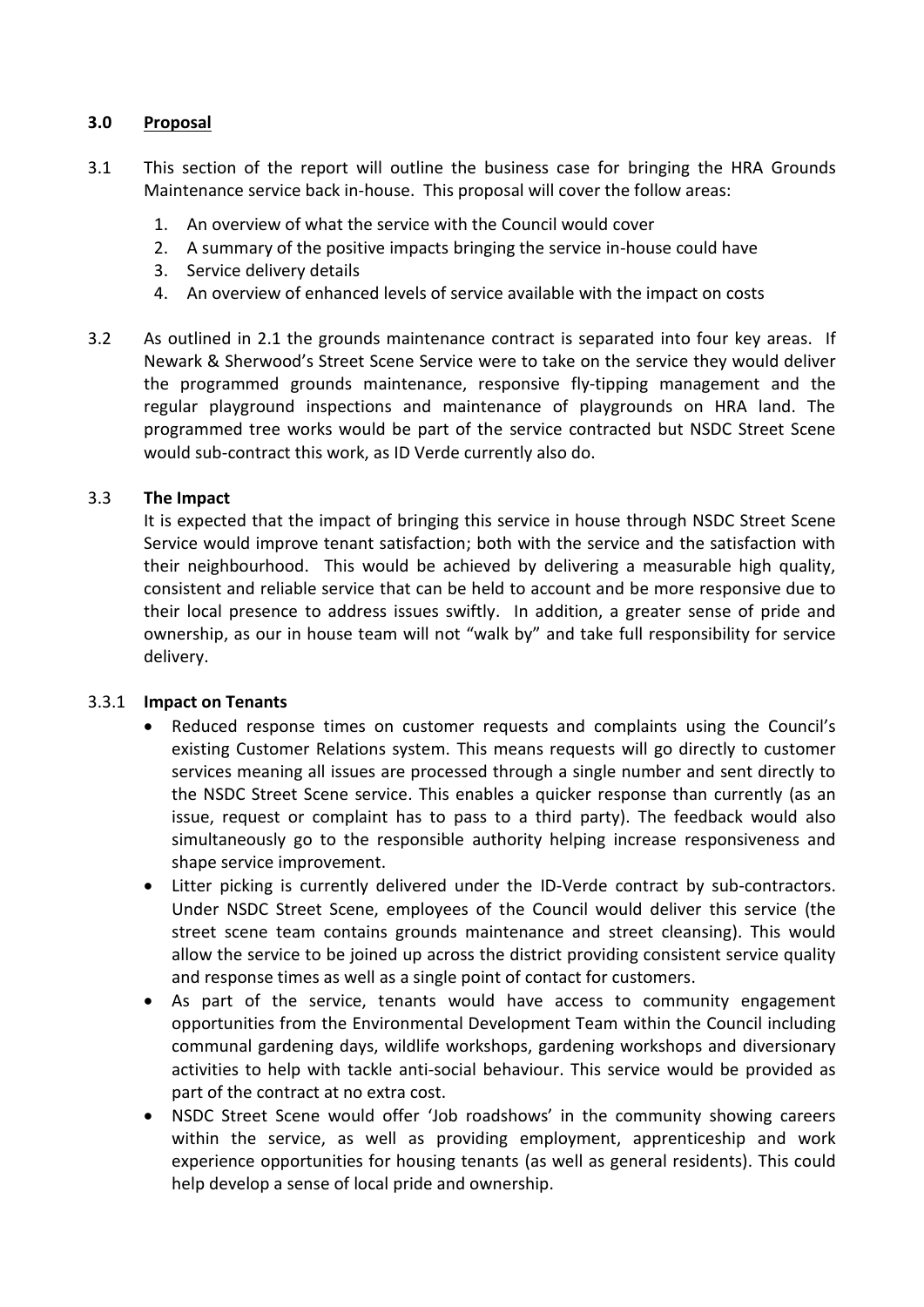NSDC Street Scene are able to provide a wider offer to tenants such as reduced rate gardening and arboriculture services to protect vulnerable tenants from rogue operators. This cost would be outside of the contract and payable addition to the contract available anytime.

## 3.3.2 **Impact on Residents**

- A 'single number' approach for all issues. A fly tip or fallen tree will be reported and managed the same whether on Council or HRA land. This is a clearer and simpler reporting process for the resident.
- Currently Council and HRA land are treated differently, as they are subject to different contract quality standards, having services delivered by the same organisation to the same standards means a uniform quality to the public eye. This will enable a green space to be the same for a tourist visiting the castle grounds and a resident using the open space in Boughton (HRA land).
- Better environmental service delivery, with one contractor visiting all sites environmental efficiencies can be made, for example saving fuel and enabling the Council to deliver services an environmentally considerate way.

# 3.3.3 **Impact on the Council**

- Effective joined up delivery of services such as play park inspections and tree management using a common risk management approach reducing the Council's risk.
- Fixed and transparent service costs, and no negotiations with an outside organisation.
- No requirement for future procurement at the end of the contract. This will achieve substantial savings as extensive resources are taken up in tendering such a large programme of works.
- Greater control over the service and service costs as working with colleagues.
- Significantly reduced requirement for contract management (as service delivery and contract management around from one organisation) enabling housing colleagues (and tenants) to focus on scrutiny on quality and value of service.
- Efficiencies by streamlining communications through a single point of contact.
- Street scene is vital to the Council as its scene impacts the lives of residents every day both in their homes and as they walk through the district's streets and parks. These front line services, and their performance in the streets and green spaces across the district, are valued by our residents. This is demonstrated in the 2018 Resident Survey when residents were asked 'what is the most important service?' and they selected 'refuse collection and recycling' as fourth most important closely followed by 'keeping streets and public areas clean and tidy.' Similarly, one of the largest themes in the resident comments was that the Council should address 'cleaner' issues, most notably fly tipping, littering and dog fouling. This ties into the legacy of the "Cleaner, Safer, Greener" campaign, launched in July 2018, which saw Newark and Sherwood District Council pledge to make the district a Cleaner, Safer and Greener Place. The campaign's Council wide focus on the front line issues that impact residents every day was a great success and it re-energised and refocused the Council on the streets and green spaces across the district. Therefore, bringing this service back in-house, and delivering the impacts to residents and tenants outlined above, fits these priorities and meets with the Council's objective of a "high standard of cleanliness and appearance."

# 3.4 **Service Delivery Details**

This section will outline how the NSDC Street Scene service would deliver an excellent, responsive and high quality service for tenants. They would;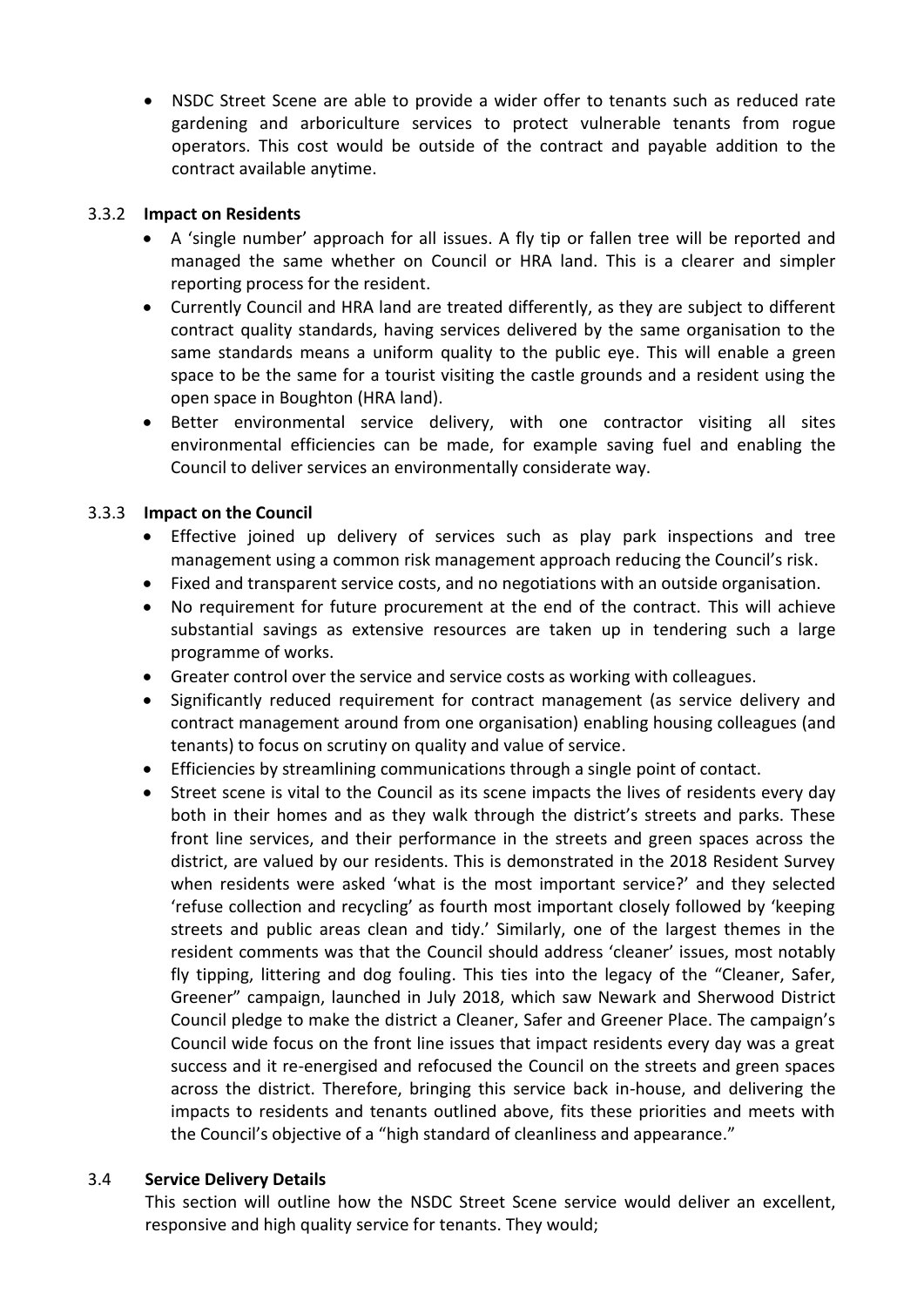- Work closely with housing colleagues to increase the speed of response times.
- Work with colleagues and tenants to ensure customer needs are met rather than a third party organisation that could independently interpret the specification.
- Offer a dedicated, well trained team to work solely on delivering the housing grounds maintenance service.
- Set out a clear programme of actions for meeting the service specification (with frequency of operations and achievable standards via a Service Level Agreement) and be held accountable to these standards with monthly reporting of KPI's plus tenant scrutiny (in a format to be agreed)
- Give tenants community engagement opportunities.
- As a Council service, be accountable to the public rather than boards or investors allowing the service to be directed by public need for example, by enabling a flexible works schedule taking into account customers' need.
- Improve the customers experience by being one service provider across the district improving responsiveness on communications, reporting and complaint management.
- Offer direct reporting through the Customer Service Team.
- Aim to improve response times on littering and graffiti removal.
- Operate with a culture of care offering training and a good health and safety culture, thus ensuring an energised, dedicated and safe workforce delivering the service.

Finally, operating the service in-house would mean minimum disruption to the service. The Council's existing knowledge base and infrastructure mean the service could be delivered from day one without negatively affecting customer experience.

# 3.5 **Levels of Contract**

NSDC Street Scene service have proposed three levels of specification:

- A: The delivery of the grounds maintenance service as per current specification
- B: Some additions to the current service
- C: Further additions to the specification bringing the specification similar to the service currently provided on NSDC owned land, offering uniformity across the district.

# 3.5.1 **Option A**

No change to current specification.

Details of the current specification can be found in 3.7, this helpfully shows a summary of the different levels of service that could be delivered. It is expected that having a dedicated team to provide the existing specification will in itself improve tenants satisfaction with their neighbourhood and the grounds maintenance service - as we can ensure that the full service is delivered throughout the year without additional resources being needed to contract manage an external contractor.

The following elements can be delivered at no extra costs by contracting with NSDC Street Scene;

- 'One Stop Shop' for the reporting of grounds maintenance and street scene issues.
- Quicker and more joined up management/resolution of comments and complaints.
- Job roadshows in the community and employment and work experience opportunities.
- Community engagement activities such as gardening days and wildlife workshops.
- This would be delivered using 7 full time staff and 3 vehicles dedicated full time to the delivery of the grounds maintenance contract.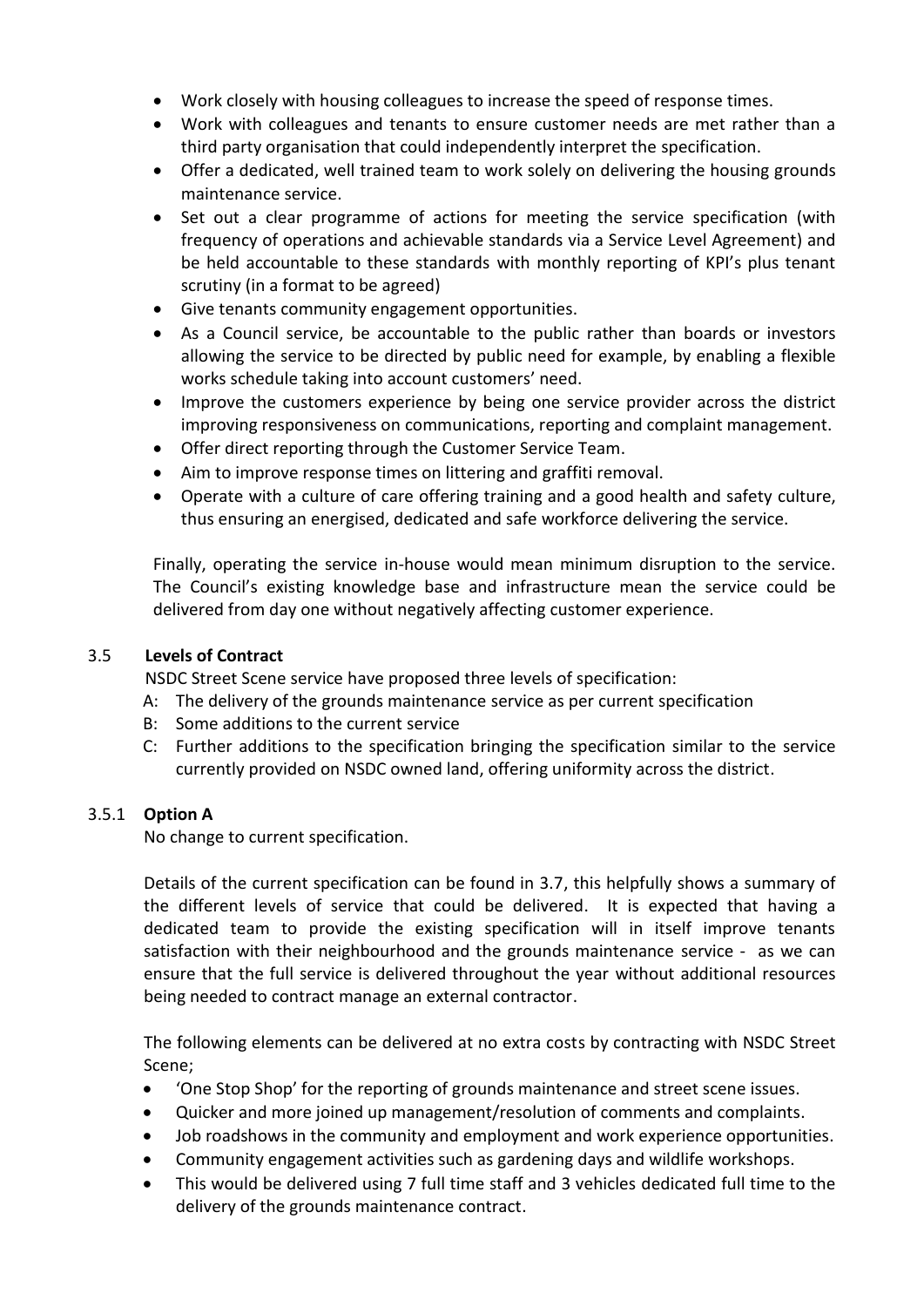- An initial outlay of general fund revenue budget of £14,420 would be required for the purchase of new equipment, such as mowers, hand tools, strimmers, hedge cutters etc.
- A Capital budget would be required of £133,600 for the purchase of the 3 new vehicles and a range of new mowers.

# 3.5.2 **Option B (consider after 12 month settling in period)**

Changes to the current specification to deliver a higher specification service in line with tenant requests for improvement in: the maintenance of hard standing areas, communal garden maintenance, increased cleansing and litter picking, regular tree pruning and more weed management. The changes would be as follows;

- Grass cutting from a minimum of 18 cuts to 18-20 cuts per year. Maximum grass height reduced from 120mm to 80mm.
- Shrub, raised planter and garden area maintenance increased from 2 to 4 times per year using a dedicated horticultural team.
- A dedicated street cleansing provision across HRA land following a scheduled round. Weekly visits to large estates.
- Paths, roadways and hardstanding currently treated 2 times per year would be treated with herbicide (weed spraying) 3 times per year with additional seasonal sweeping to manage detritus build up.
- Trained playground inspectors, part of the Street Scene team, would inspect the play grounds reporting directing to a repair team. Fly tipping would be removed by specialist hit squads and any repairs and maintenance of equipment would be certified by the annual ROSPA independent inspection.
- Under the current contract, garage sites visited 12 times per year and treatments are carried out for excessive growth/vegetation over 200mm and weed control as required. This would be increased to a minimum of 3 herbicide (weed treatments) per year.
- This would be delivered using 8 full time staff and 4 vehicles.
- An initial outlay of general fund revenue budget of £33,900 would be required for the purchase of new equipment, such as mowers, strimmer's, hedge cutters etc. (this is inclusive of the £14k from option A).
- A Capital budget would be required of £211,850 for the purchase of the 4 new vehicles and a range of new mowers.

# 3.5.3 **Option C (to be considered after 12 months)**

Adaptation of the current specification to deliver a higher specification service in line with tenant requests, as outlined above, and with an over higher specification bringing the quality of land maintenance to the same level as NSDC owned land. The changes would be as follows;

- Grass cutting from a minimum of 18 cuts to 20 cuts per year (with a lower maximum grass height)
- Shrub, raised planter and garden area maintenance increased from 2 to 6 times per year using a dedicated horticultural team
- A dedicated street cleansing provision across HRA land following a scheduled round. Fortnightly litter picking of grassed areas changed to a more frequent street cleansing provision (at least fortnightly with weekly visits to large estates).
- Currently play park litter bins are emptied and litter picked around play equipment on a weekly basis. This would be enhanced for the needs of the area, providing flexible visits with additional litter controls, including dog fouling management and specialist hygiene i.e. sharps cleansing. The weekly litter collection at play parks would be a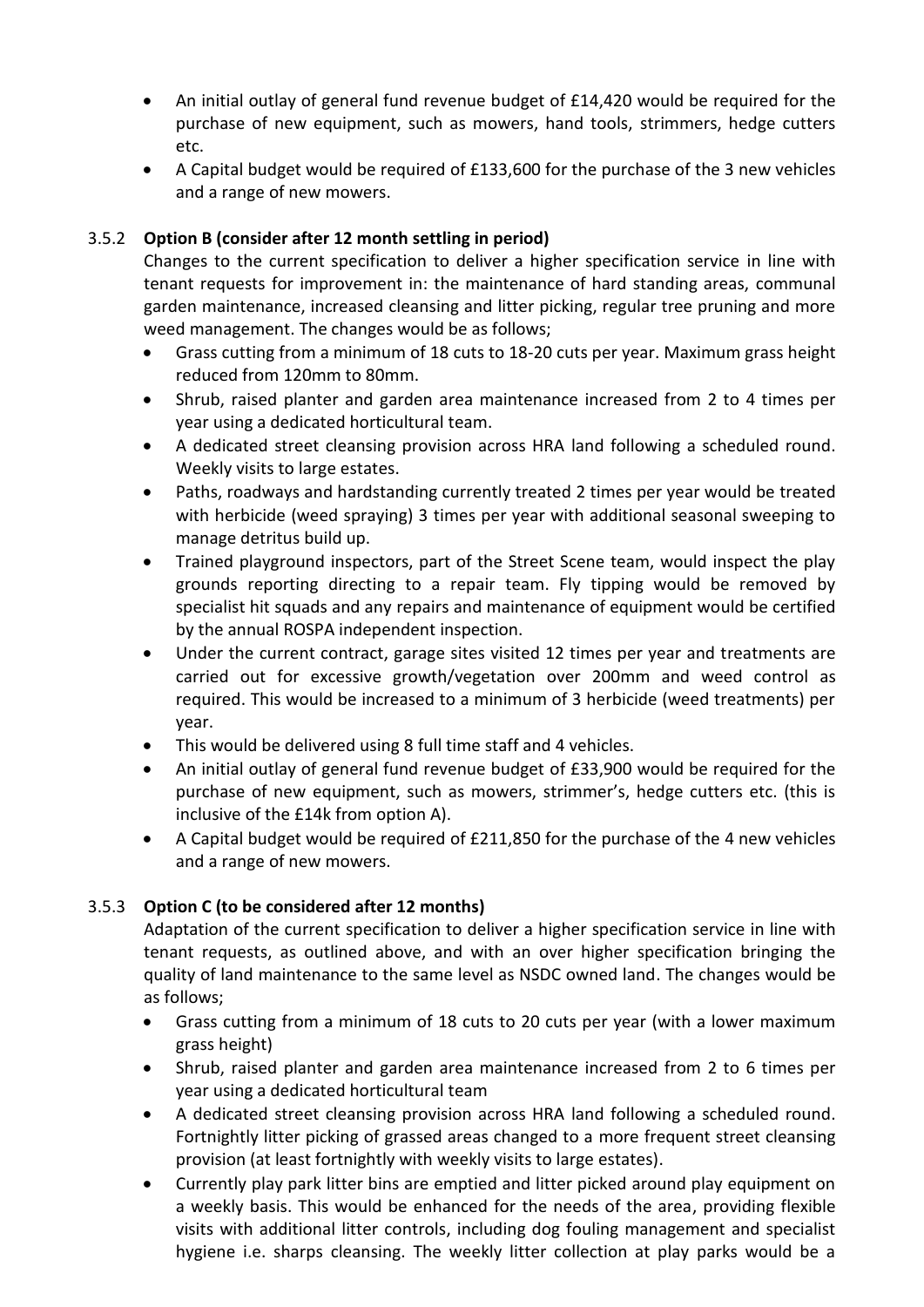flexible service to allow for additional litter picking and cleansing at weekends and school holidays.

- Trained playground inspectors, part of the Street Scene team, would inspect the play grounds reporting directing to a repair team, fly tipping would be removed by specialist hit squads and any repairs and maintenance of equipment wold be certified by the annual ROSPA independent inspection.
- Paths, roadways and hardstanding would be treated with herbicide (weed spraying) 4 times per year with additional seasonal sweeping to manage detritus build up.
- Under the current contract garage are visited monthly for recorded inspections and with maintenance visits scheduled as needed and this would increase to a minimum of 4 herbicide (weed treatments) per year.
- Undertake a pre-contract survey (before April 2021) of horticultural features such as raised flower beds to inform the updating of content and condition, and, as required, removal of old features.
- General increased quality of street cleansing using a dedicated cleansing team. A standalone dedicated housing cleansing team will improve response times. This team would follow a schedule across the district, visible to the public, removing fly tipping, litter picking and bin emptying. HRA land would also be supported by the dedicated Fly Tipping Hit Squads that work across the district.
- This would be delivered using 9 full time staff and 4 vehicles.
- An initial outlay of general fund revenue budget of £33,900 would be required for the purchase of new equipment (no addition from option B)
- A Capital budget would be required of £211,850 for the purchase of the 4 new vehicles and a range of new mowers (no addition from option B).
- 3.6 These levels can also be adapted throughout the service upon request. So, for example, the service might start in April at the level outlined in option A and then after feedback from tenants the service could be adapted to the increased service level outlined in other options. This would give time for the grounds maintenance team to undertake the existing contract to its full requirements and be at no extra cost to the tenants.

| <b>Topic</b>                                      | <b>Option A</b>                                                                                               | <b>Option B</b>                                                | <b>Option C</b>                                        |  |
|---------------------------------------------------|---------------------------------------------------------------------------------------------------------------|----------------------------------------------------------------|--------------------------------------------------------|--|
| <b>Grass Cutting</b>                              | 18-26 cuts per year.<br>Grass height 120mm                                                                    | 18-26 cuts per year.<br>Grass height 80mm                      | 20-26 cuts per year.<br>Grass height 80mm              |  |
| &<br>Raised<br><b>Shrubs</b><br><b>Planters</b>   | 2 cuts and 6 weed<br>controls per year                                                                        | 4 cuts and 4 weed<br>controls per year                         | 6 cuts and 6 weed<br>controls per year                 |  |
| Fly tipping & litter                              | Litter picking 26 times<br>per year                                                                           | Litter picking up to 52<br>times per year                      | Litter picking 52 times<br>per year                    |  |
| Paths, Roadways<br>&<br><b>Hardstanding</b>       | Adhoc<br>treatment<br>(would seek<br>to<br>implement 2 weed<br>controls per year as<br>part of SLA)           | 3 weed controls per<br>year                                    | 4 weed controls per<br>year                            |  |
| Hardstanding Bark &<br><b>Stone Chipped Areas</b> | Weeds removed over<br>200mm in height and<br>weed treatment 2 per<br>vear                                     | 3 weed controls per<br>year                                    | 4 weed controls per<br>year                            |  |
| <b>Garage Sites</b>                               | Visited<br>12 per year<br>vegetation<br>remove<br>200 <sub>mm</sub><br>and<br>over<br>if<br>treatment<br>weed | Removal of excessive<br>growth and 3 weed<br>controls per year | Monthly inspections. 4<br>weed controls<br>per<br>year |  |

# 3.7 **Summary of Different Options**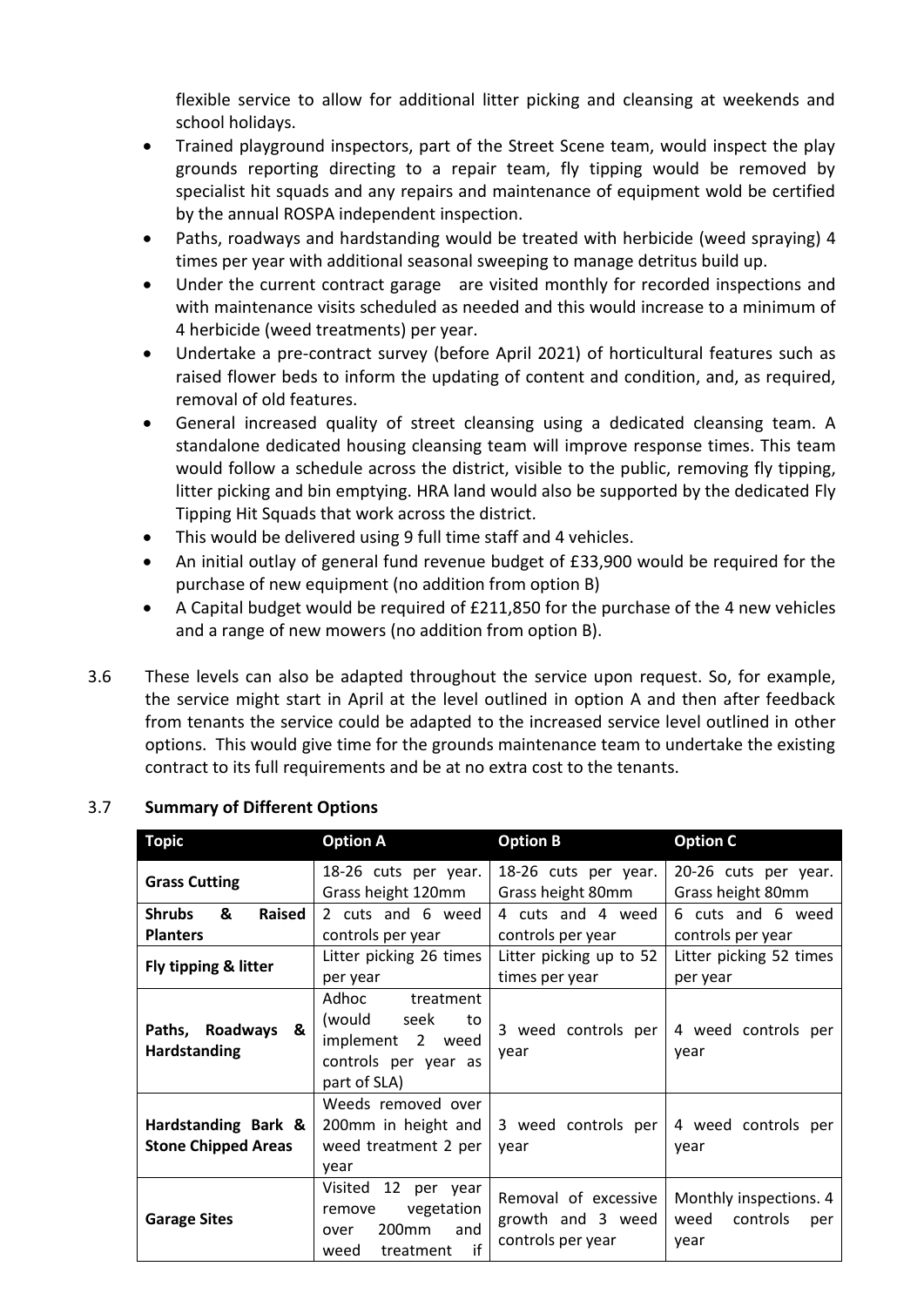| necessary |  |
|-----------|--|
|           |  |

## 3.8 **Costs**

| <b>Grounds Maintenance Contract Cost</b><br>2021/22 | <b>ID-Verde</b><br><b>Extension</b> | <b>NSDC</b><br><b>Street</b><br><b>Scene</b><br><b>Option A</b> | <b>NSDC</b><br><b>Street</b><br>Scene<br><b>Option B</b> | <b>NSDC</b><br><b>Street</b><br><b>Scene</b><br><b>Option C</b> |
|-----------------------------------------------------|-------------------------------------|-----------------------------------------------------------------|----------------------------------------------------------|-----------------------------------------------------------------|
| Total Cost (per annum)                              | £228,000                            | £227,680                                                        | £252,870                                                 | £278,950                                                        |
| <b>Other Costs</b>                                  | £60,090                             | £60,090                                                         | £60,090                                                  | £60,090                                                         |
| <b>Total Grounds Maintenance Costs</b>              | £288,090                            | £287,770                                                        | £312,960                                                 | £339,040                                                        |
| Comparison to ID-Verde Extension                    | £0                                  | $-£320$                                                         | £24,870                                                  | £50,950                                                         |
| Cost per house *based on 5,497 homes                | £52.41                              | £52.35                                                          | £56.93                                                   | £61.68                                                          |
| Cost per house per week<br>*based on 5,497 homes    | £1.01                               | £1.01                                                           | £1.09                                                    | £1.19                                                           |
|                                                     |                                     |                                                                 |                                                          |                                                                 |
| One off Revenue Expenditure                         | 0                                   | 14,420                                                          | 33,900                                                   | 33,900                                                          |
| Capital Expenditure                                 | 0                                   | 133,600                                                         | 211,850                                                  | 211,850                                                         |

# 3.9 **Staffing Implications**

In terms of staffing, the three options outlined above all require NSDC Street Scene to increase their current staffing levels (a minimum of 7 full time employees is required to fulfil current contract and a maximum of 9 to deliver enhancements). The number to be employed would be confirmed following the decision to bring the service back in-house.

ID Verde are likely to have a number of staff working on the contract for their whole time and, therefore, TUPE regulations will apply if the contract is awarded to NSDC. If the decision is made to award the contract to NSDC, the due diligence process will commence and staffing numbers will be confirmed for TUPE. NSDC will then advertise to recruit to any unfilled posts.

### **4.0 Next Steps**

- 4.1 The aim is to gain in principle approval from Leisure & Environment and Homes & Communities Committees for expanding the current Grounds Maintenance service and bringing the grounds maintenance service in-house respectively. Policy & Finance Committee will approve the final recommendation and any financial implications, taking into account the views of the two Committees.
- 4.2 Subject to the final decision, colleagues can then progress with the actions required to bring the service in-house, such as vehicle purchases and TUPE transfers for staff. Any changes in staffing can be reported to Policy & Finance for decision next cycle after consideration at Leisure & Environment and Homes & Communities.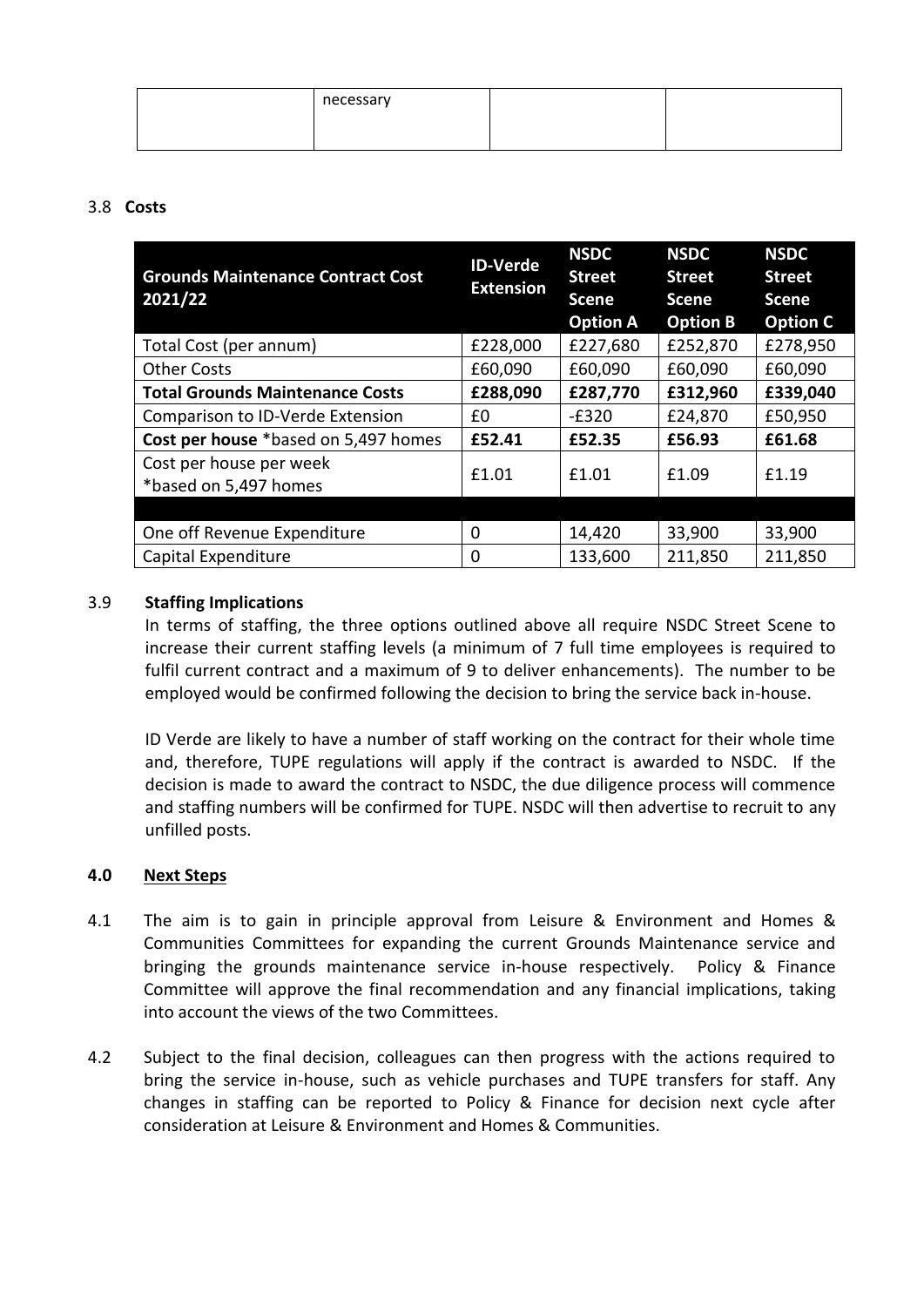4.3 Should Member support in sourcing of the current contract, the timeline is as such;

| <b>November</b>               | • Decision sought whether to bring back in house                                                          |  |
|-------------------------------|-----------------------------------------------------------------------------------------------------------|--|
| <b>December</b>               | •Consult with tenants on outcome and feedback on<br>what this means in terms of service improvement       |  |
| <b>December 20/January 21</b> | •Commence process to bring back in- house incl. open<br>dialogue with Id-Verde on TUPE and order vehicles |  |
| January 2021                  | •Draft SLA, work with tenants to agree how service<br>scrutiny and suite of Performance Information       |  |
| February/March                | • Street Scene service prepare to deliver for tenants                                                     |  |
| 1 April 2021                  | • New service in place                                                                                    |  |

### **5.0 Equalities Implications**

5.1 Equalities impact assessments will be completed where appropriate for activities taking place within the service scope.

### **6.0 Digital Implications**

6.1 There are no digital implications as service will be accessed through existing channels already available in the Council. Any further digital improvements would be subject to a new business case.

### **7.0 Financial Implications (FIN20-21/3858)**

- 7.1 The table in section 3.8 outlines the estimated 2021/22 revenue costs of extending the ID-Verde contract and of the three options proposed if the council were to deliver the grounds maintenance service in-house. The additional cost of staffing and running costs in the Grounds Maintenance budget would be fully rechargeable to the HRA, therefore there would not be an annual impact to the general fund budget. There would also be no impact to the HRA budget for the service coming back in house (Option A) as budgets already exist to pay the current contract.
- 7.2 There will be a requirement for a one off cost to the general fund revenue budget for the purchase of small grounds maintenance equipment at a cost of £14,420 for option A and £33,900 for option B or C. These extra one-off costs are not included in the annual contract price so will need to be funded by reserves, or year-end underspends if available. An annual contribution to R&R to replace the equipment has been included in the annual costs.
- 7.3 Should after a period of the contract settling in, option B or option C is considered as an alternative then the additional costs would be recharged to the HRA, and could be paid for from the unallocated efficiency savings generated from bringing back the housing management services in-house.